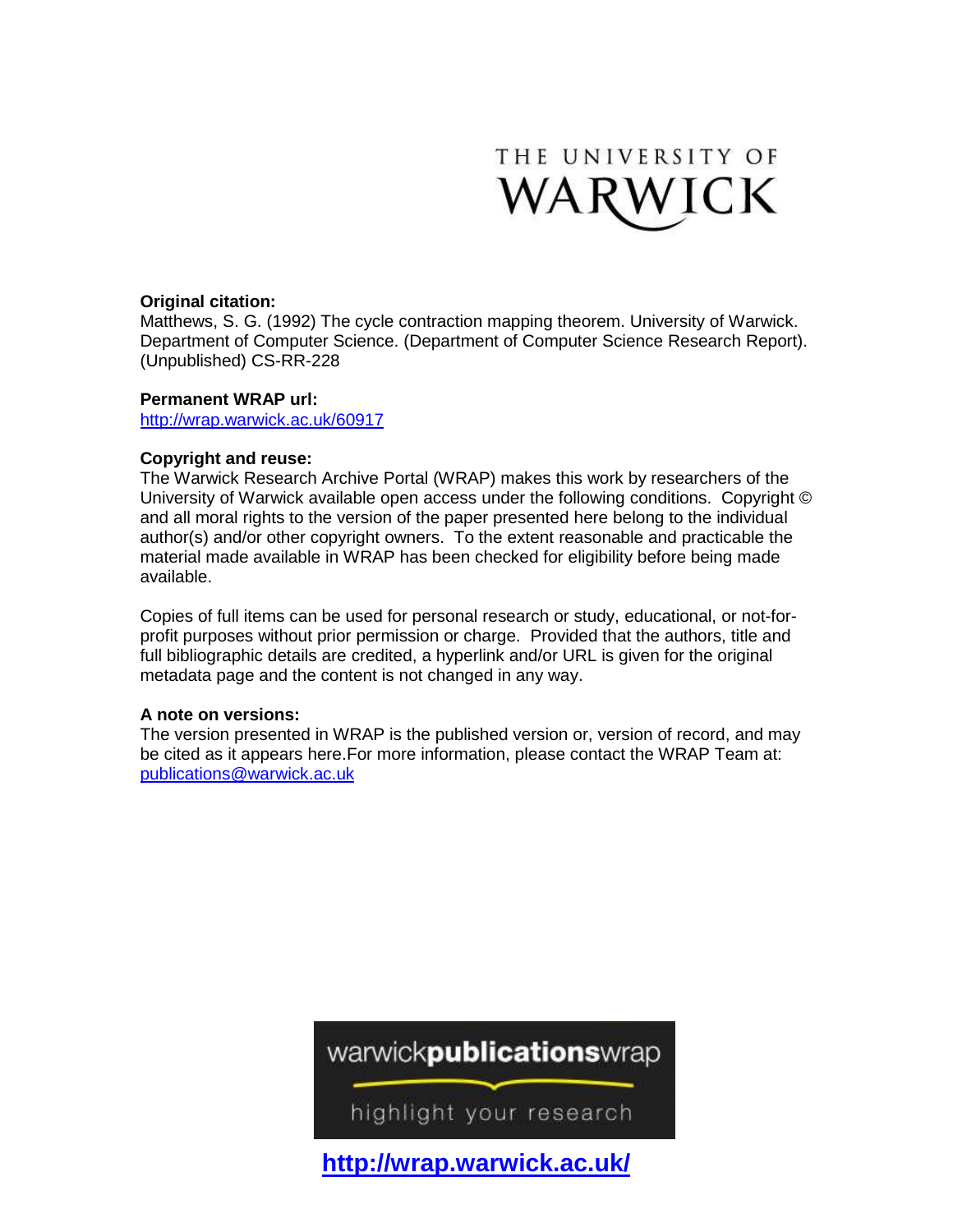# Research Report 228<sub>–</sub>

The Cycle Contraction Mapping Theorem

# Steve Matthews

## RR228

This report lays the foundation for a theory of total correctness for programs not based upon termination. The Cycle Contraction Mapping Theorem is both an extension of Wadge's cycle sum theorem for Kahn data flow and a generalisation of Banach's contraction mapping theorem to a class of quasi metric spaces definable using the symmetric **Partial Metric** distance function. This work provides considerable widence that it is possible after all to construct a metric theory for Scott style partial order domains.

Department of Computer Science University of Warwick Coventry CV4 7AL United Kingdom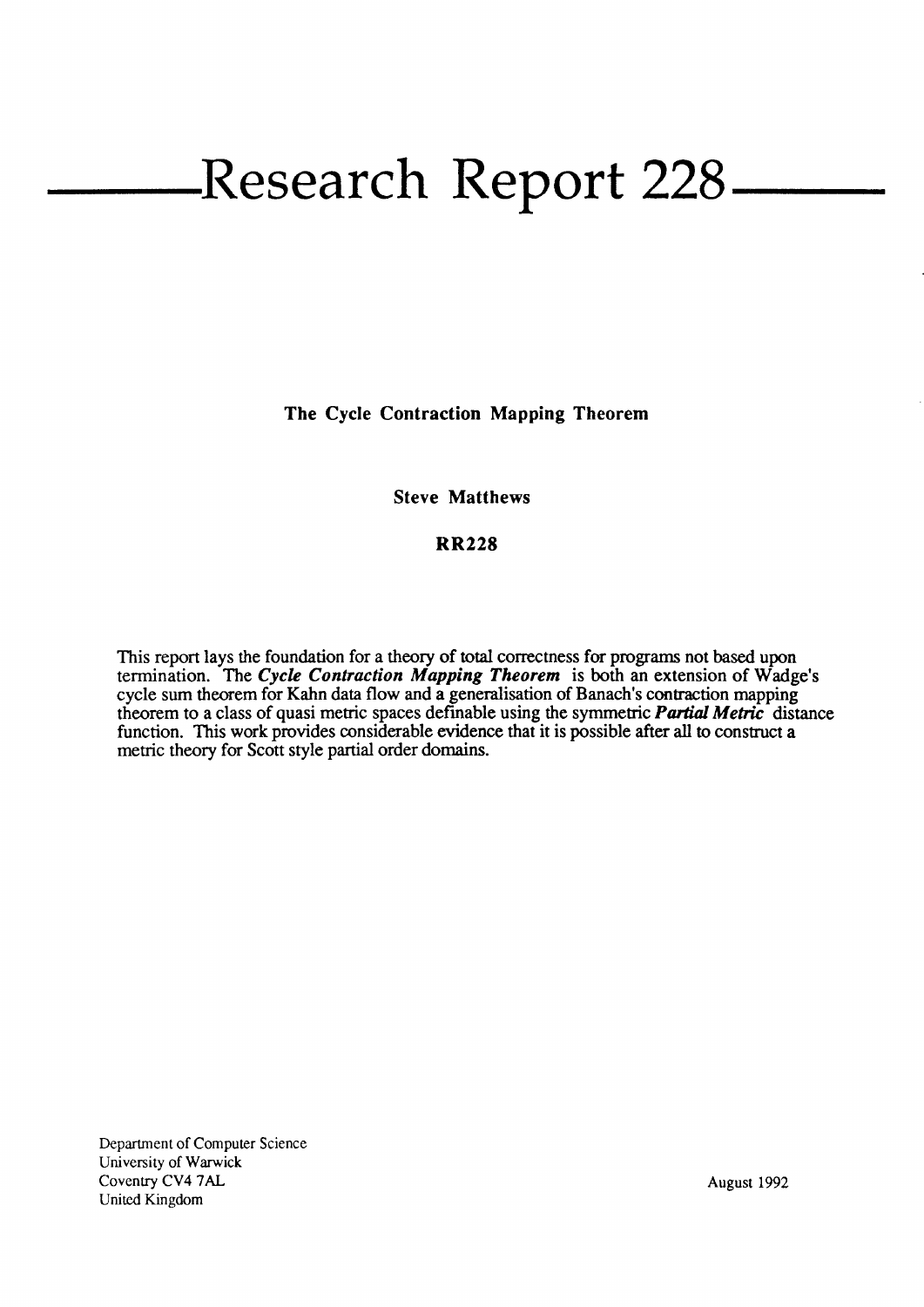# The Cycle Contraction Mapping Theorem

Steve Matthews

Dept. of Computer Science University of Warwick Coventry, CV4 7AL, UK E-mail sgm@dcs.warwick.ac.uk

# 1. Introduction

In the world of denotational semantics there are two principle approaches to defining fixed point semantics. Firstly there is the more usual Tarski School [Ta55] which uses a least fixed point theorem over domains constructed as complete partial orders. Less well known but still significant is the Banach School [dB&282] which uses the Banach contraction mapping theorem over domains constructed as complete metric spaces. As any Scott topology [St77] for a partial order has to be non Hausdorff and as every metric space has to be Hausdorff it is understandable that these two schools have had little in common to talk about. In particular the Banach school can be accused of denying the importance of a partial order solely on the grounds that there was no obvious way of defining one in a complete metric space.

Bridges can however be built between the Tarski and Banach schools. The Lawson [La87] approach is to construct a refined metric topology for each given Scott partial order topology. Being Hausdorff lawson topologies are too fine for computational purposcs, and so this approach side steps the important question of whether or not there are suitable distance funcions to describe Scott topologies. Smyth [Sm87] has promoted the use of non Hausdorff generalised metric spaces which include many Scott topologies. Smyth uses the quasi metric which is a non symmetric distance function having a natural definition of partial order. Although quasi metric topologies offer considerable promise as a means of unifying ideas from both the Tarski and Banach schools it is unlikely that the quasi metric itself is the most appropriate generalised metric for describing such topologies.

The Cycle Contraction Mapping Theorem is an extension of Banch's contraction mapping theorem for complete metric spaces to a class of quasi metric spaces. This theorem is formulated in terms of the author's Partial Metric [Ma92], a symmetric generalised metric with a quasi metric topology. Used for program correctness proofs such as absence of deadlock in Kahn Networks [Ka74] the cycle contraction mapping theorem cannot be formulated in terms of <sup>a</sup> quasi metric. Such proofs are novel in that they contain no reference to either partial objects or operational semantics.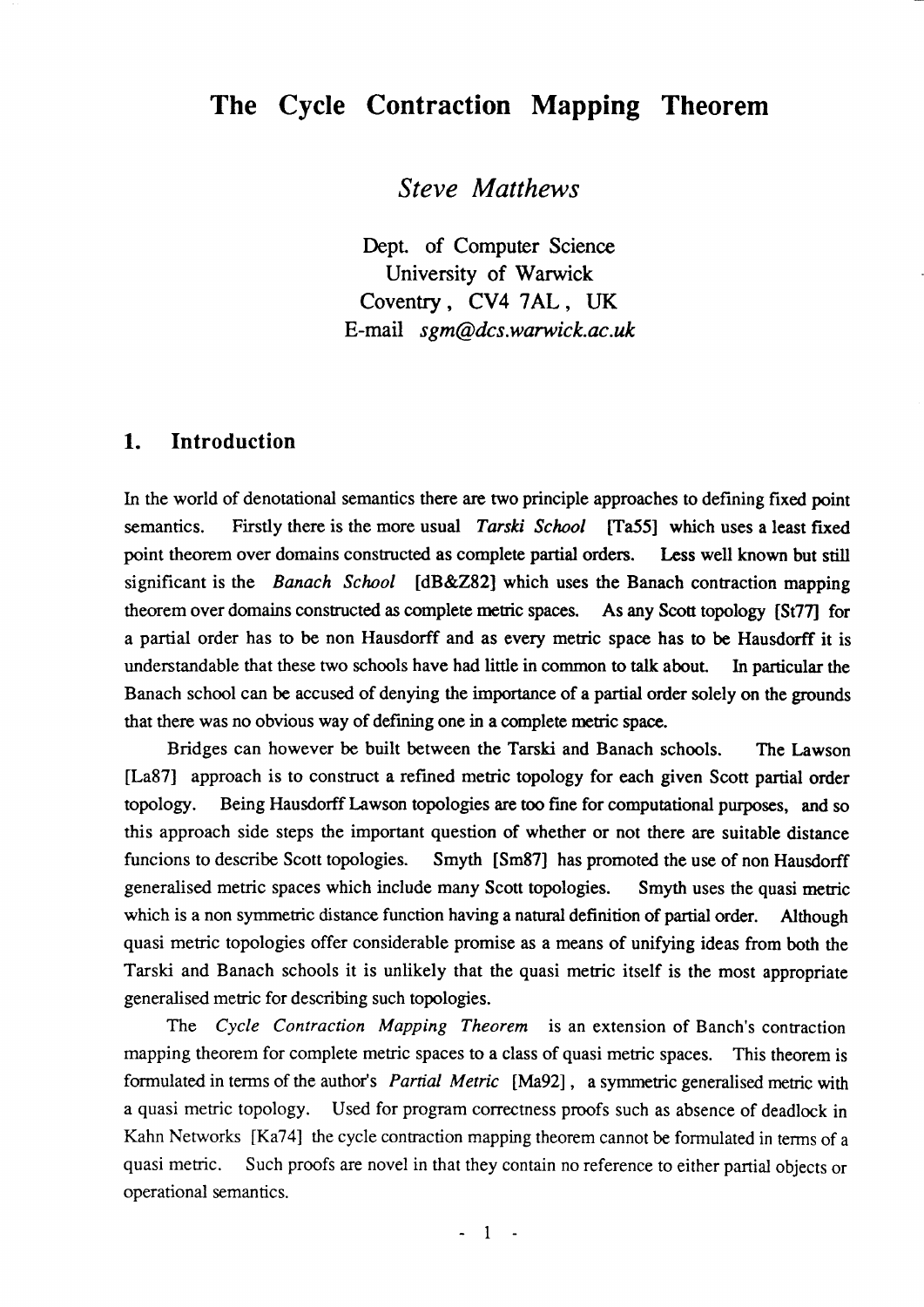# 2. Background Definitions and Results

### Definition 2.1

A Metric [Su75] is a function  $d:U^2 \to \mathcal{R}$  such that,

| (M1) | $\forall x, y \in U$ .    | $x = y \Leftrightarrow d(x, y) = 0$ |
|------|---------------------------|-------------------------------------|
| (M2) | $\forall x, y \in U$ .    | $d(x, y) = d(y, x)$                 |
| (M3) | $\forall x, y, z \in U$ . | $d(x, z) \leq d(x, y) + d(y, z)$    |

### Definition 2.2

For each metric  $d:U^2 \to \mathfrak{R}$  and  $X \in \omega U$ , X is Cauchy if,

 $\forall$   $\varepsilon > 0$   $\exists$   $k \in \omega$   $\forall$   $n, m > k$  .  $d(X_n, X_m) < \varepsilon$ 

### Definition 2.3

<sup>A</sup>metric is Complete if every Cauchy sequence converges.

### The Banach Contraction Mapping Theorem

For each complete metric  $d: U^2 \to \mathcal{R}$  and function  $f: U \to U$ , f has a unique fixed point if,

$$
\exists \quad 0 \leq c < 1 \quad \forall \ x, y \in U \quad . \quad d(f(x), f(y)) \leq c \times d(x, y)
$$

### Definition 2.4

A *Quasi Metric* is a function  $q: U^2 \rightarrow \mathcal{R}$  such that,

(Q1)  $\forall x, y \in U$   $x = y \Leftrightarrow q(x, y) = q(y, x) = 0$ (Q2)  $\forall x, y, z \in U$   $q(x, z) \leq q(x, y) + q(y, z)$ 

# 3. Partial Metrics

Definition 3.1 A *Partial Metric* [Ma92] is a function  $p : U^2 \rightarrow \mathcal{R}$  such that,

|                                                      |                        | (P1) $\forall x, y \in U$ . $x = y \Leftrightarrow p(x, x) = p(x, y) = p(y, y)$ |
|------------------------------------------------------|------------------------|---------------------------------------------------------------------------------|
| $(P2)$ $\forall$ $x, y \in U$ .                      | $p(x, x) \leq p(x, y)$ |                                                                                 |
| $p( P3 )$ $\forall x, y \in U$ . $p(x, y) = p(y, x)$ |                        |                                                                                 |
|                                                      |                        | $p(x, y)$ $\forall x, y, z \in U$ . $p(x, z) \leq p(x, y) + p(y, z) - p(y, y)$  |

As a metric is precisely a partial metric p such that  $\forall x \in U$ .  $p(x, x) = 0$  the axioms  $P1 - P4$  specify a class of generalised metrics.  $P1 - P4$  are intended to be the finest possible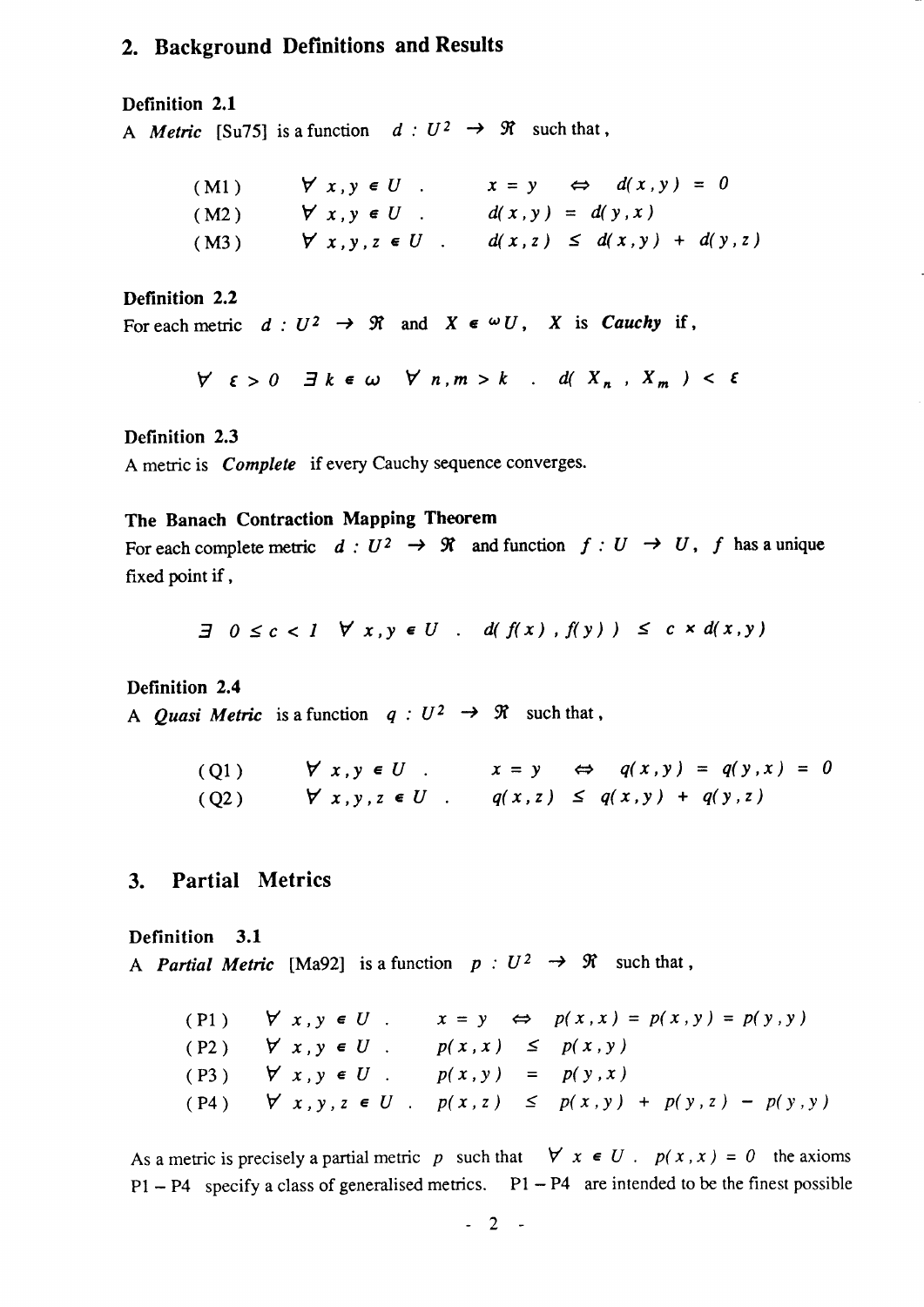generalisation of the metric axioms  $M1 - M3$  such that the distance of a point from itself is not necessarily zero. In [Ma92] it is shown that for each partial metric  $p$  the collection,

 $\{ \{ y \in U \mid p(x,y) < \varepsilon \} \mid x \in U \land \varepsilon > 0 \}$ 

of Open Balls is a base for a  $T_{0}$  partial order quasi metric topology  $\mathcal{T}[p]$  of upward closures where the partial ordering  $\ll \subseteq U^2$  is defined by,

 $\forall x, y \in U$  .  $x \ll y \Leftrightarrow p(x, x) = p(x, y)$ 

### Example 3.1

The function pmax :  $\mathfrak{R}^2 \rightarrow \mathfrak{R}$  returning the maximum of two non negative real numbers is a partial metric such that ,

 $\forall x, y \in \Re$  .  $x \ll y \Leftrightarrow y \leq x$ 

 $\mathfrak{I}[\text{pmax}]$  has the open ball base  $\{ [0, \varepsilon) | \varepsilon > 0 \}$ .

### Example 3.2

The function int:  $\{ [a, b] | a \le b \}^2 \rightarrow \mathcal{R}$  over the closed intervals on the real line where ,

 $\forall a \leq b$ ,  $c \leq d$  . int([a,b], [c,d]) ::= max{b,d} - min{a,c}

is a partial metric such that ,

 $[a, b] \ll [c, d] \Leftrightarrow [c, d] \subseteq [a, b]$ 

### Example 3.3

For each non empty set S with a special object  $\perp \neq S$  the function.  $p^{\perp}$ : (Su{ $\perp$ })<sup>2</sup>  $\rightarrow$  {0,1} where,

 $\forall x, y \in S \cup \{\bot\}$  .  $p^{\perp}(x,y) = 0$   $\Leftrightarrow$   $x = y \in S$ 

defines a Flat Domain where.

 $\forall x,y \in SU(\perp)$   $x \ll^{\perp} y \Leftrightarrow x = \perp \vee x = y$ 

#### Example 3.4

For each non empty set S the complete partial order  $\leq S^*$ ,  $\ll^*$   $\geq$  of all finite and infinite sequences over  $S$  under the initial segment ordering can be defined by the *Baire Partial Metric*,  $p^*$  :  $(S^*)^2 \rightarrow \Re$  where,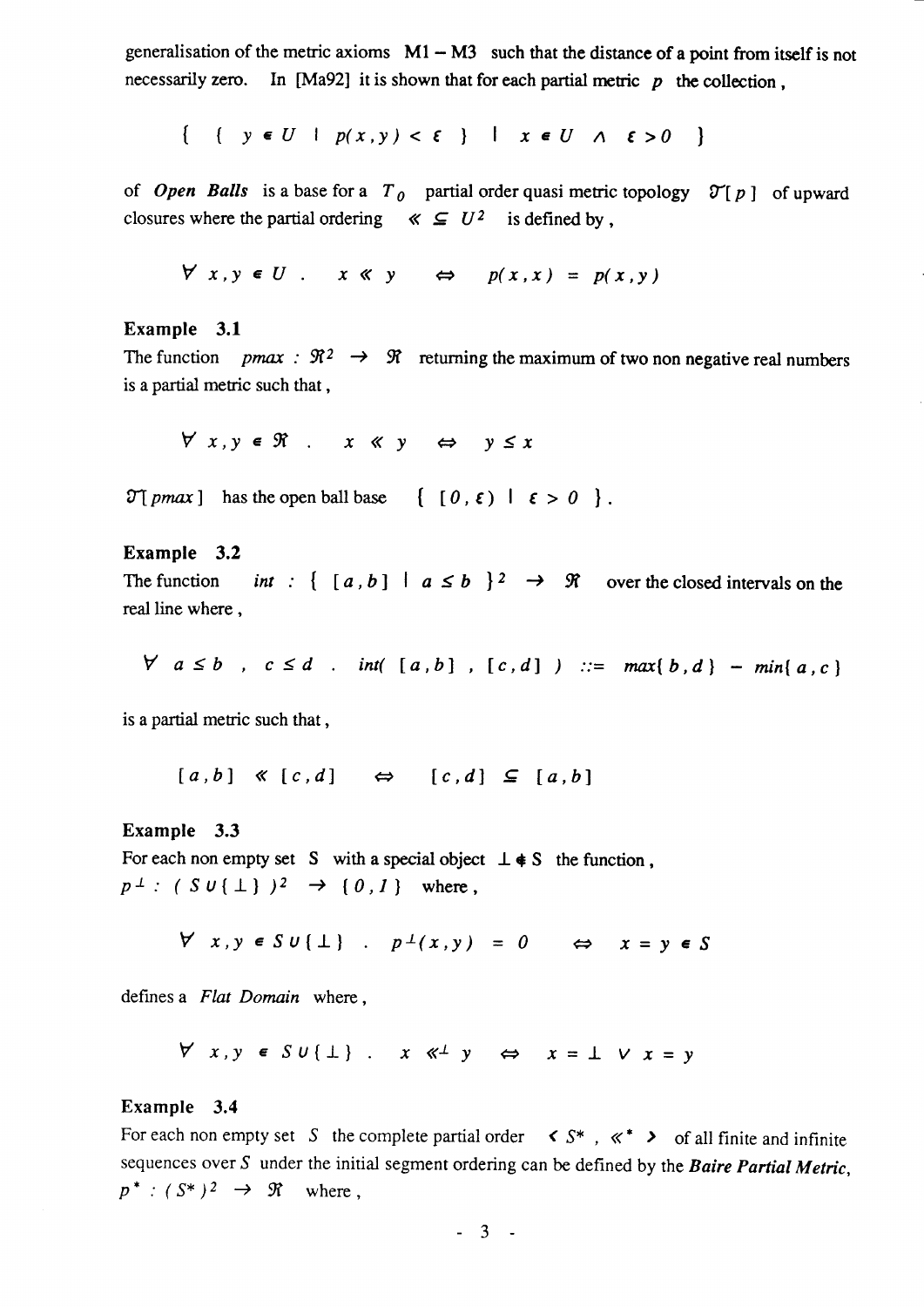$$
\forall x, y \in S^* \quad p^*(x, y) \ ::= 2^{-n} \quad \text{where} \quad n \in \omega \cup \{ \infty \} \quad \text{is the length} \quad \text{of the longest common initial segment} \quad \text{between } x \& y
$$

### Example 3.5

For each  $n \geq 1$  the finite n-product of a partial metric  $p: U^2 \to \mathcal{R}$  is the partial metric  $p^n$ :  $(U^n)^2 \rightarrow \mathcal{R}$  where,

$$
\forall x, y \in U^n \quad p^n(x, y) \quad ::= \qquad \sum_{i \in n} p(x_i, y_i)
$$

and,  $\forall x, y \in U^n$  x  $\langle x, y \rangle \Leftrightarrow \forall i \in n$  x;  $\langle x, y \rangle$ 

#### Example 3.6

For each bounded partial metric  $p : U^2 \rightarrow \mathcal{R}$  the  $\omega$ -product of p is the partial metric  $p(\omega) : (U(\omega))^2 \rightarrow \mathcal{R}$  where,

$$
\forall x, y \in U^{\omega} \text{ . } p^{\omega}(x, y) \ ::= \sum_{i \in \omega} p(x_i, y_i) \times 2^{-i}
$$

and,  $\forall x, y \in U^{\omega}$ .  $x \ll^{\omega} y \Leftrightarrow \forall i \in \omega$ .  $x_i \ll y_i$ 

The partial metric is the finest generalisation of a metric which allows the distance of an object from itself to be not necessarily zero. The reason for this is based upon the following philosophical understanding of domain theory. Classic incompleteness results force us to add *undecidable* objects such as  $\perp$  to the semantic domain for any non trivial programming language. In particular it is not possible to decide if  $\perp$  is equal to itself. For example, for any monotonic equality function of the form,

$$
eq : \{ \text{ true }, \text{ false }, \perp \}^2 \rightarrow \{ \text{ true }, \text{ false }, \perp \}
$$

over a flat domain we cannot have  $eq(\perp,\perp) = true$ . The conclusion drawn by the author from this is that the metric  $decidability$  axiom,

(Ml ) Vx,ye(J x=! a d(x,y)=0

is far too strong to be tenable for a theory of domains as within a metic framework we have to be able to decide that  $\bot = \bot$  using  $d(\bot, \bot) = 0$ .

The philosphy behind the partial metric is that the structure of a Scott style domain can be defined using a distance function which measures the extent to which any two objects can be decided to be equal. For each partial metric  $p:U^2 \to \mathcal{R}$  and  $x, y \in U$ ,  $p(x, y)$ is a numerical measure of the extent to which  $x \& y$  can be decided equal. The partial metric is a generalisation of the notion of a metric which allows the distance  $p(x, x)$  of an object x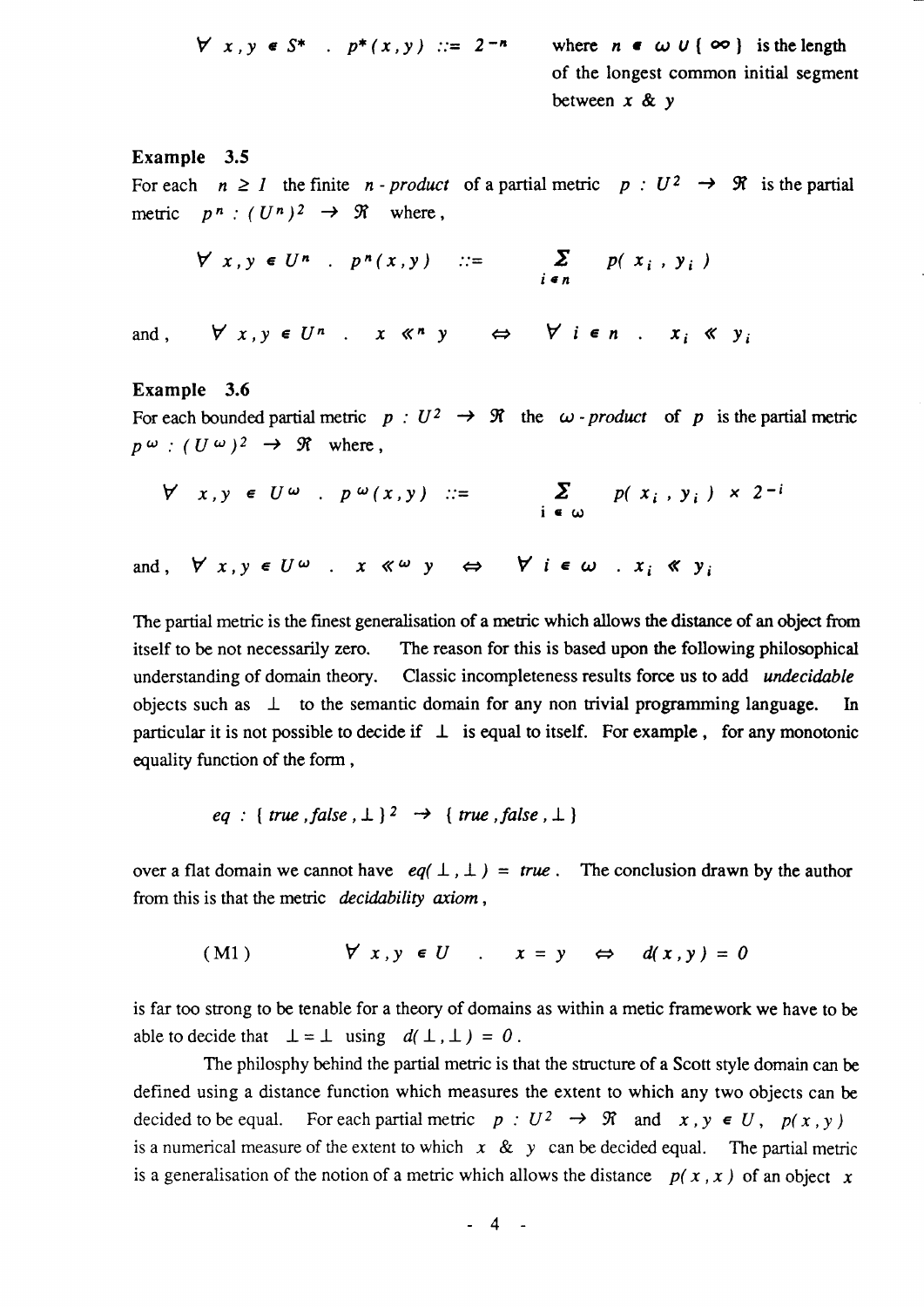from itself to be something other than zero, thus allowing us to attach a notion of  $siz \infty$  to each object. This distance is a measure of the degree of completeness of x, and so  $p(x, x)$ is to be thought of as the *size* of x and is denoted by  $|x|$ . The following properties which characterise the notion of size can be deduced from the axioms  $P1 - P4$ .

$$
\forall x, y \in U
$$
 x  $\langle y \rangle \Rightarrow |x| \ge |y|$   

$$
\forall x, y \in U
$$
 x  $\langle y \land x \neq y \Rightarrow |x| > |y|$   

$$
\forall x, y \in U
$$
 x  $\langle y \land |x| = 0 \Rightarrow x = y$ 

An object x is said to be *Complete* if  $|x| = 0$  and is said to be *Partial* if  $|x| > 0$ . The subspace of complete objects of a partial metric space is a metric space. The distinction between complete and partial objects is not possible using quasi metrics, and as the cycle contraction mapping theorem below shows, it gives us a powerful tool for reasoning about program correctness. The last of the above properties says that complete objects are always maximal, however, the converse is not always true as the trivial example  $p : \{a\}^2 \rightarrow \{1\}$ in which the maximal object  $a$  must have size  $l$  shows.

Definition 3.2 For each partial metric  $p : U^2 \to \mathcal{R}$ ,  $X \in \omega U$  is *Cauchy* if,

 $\forall$   $\varepsilon > 0$   $\exists$   $k \in \omega$   $\forall$   $n, m > k$  .  $p(X_n, X_m)$  <  $\varepsilon$ 

### Definition 3.3

A partial metric  $p: U^2 \to \mathcal{R}$  is *Complete* if for each  $X \in \omega U$  there exists  $a \in U$ such that,

> $\exists$   $\lim$   $p(X_n, a)$  $n \rightarrow$

that is, if every Cauchy sequence converges to a complete object.

Note that Definitions 3.2 & 3.3 are consistent with the analogous Definitions 2.2 & 2.3 for metrics.

### The Partial Metric Contraction Mapping Theorem

For each complete partial metric  $p:U^2 \to \mathcal{R}$  and function  $f:U \to U$  such that,

$$
\exists \quad 0 \leq c < 1 \quad \forall \quad x, y \in U \quad . \quad p(f(x), f(y)) \leq c \times p(x, y)
$$

 $f$  has a unique fixed point, and this point is complete.

 $-5$  -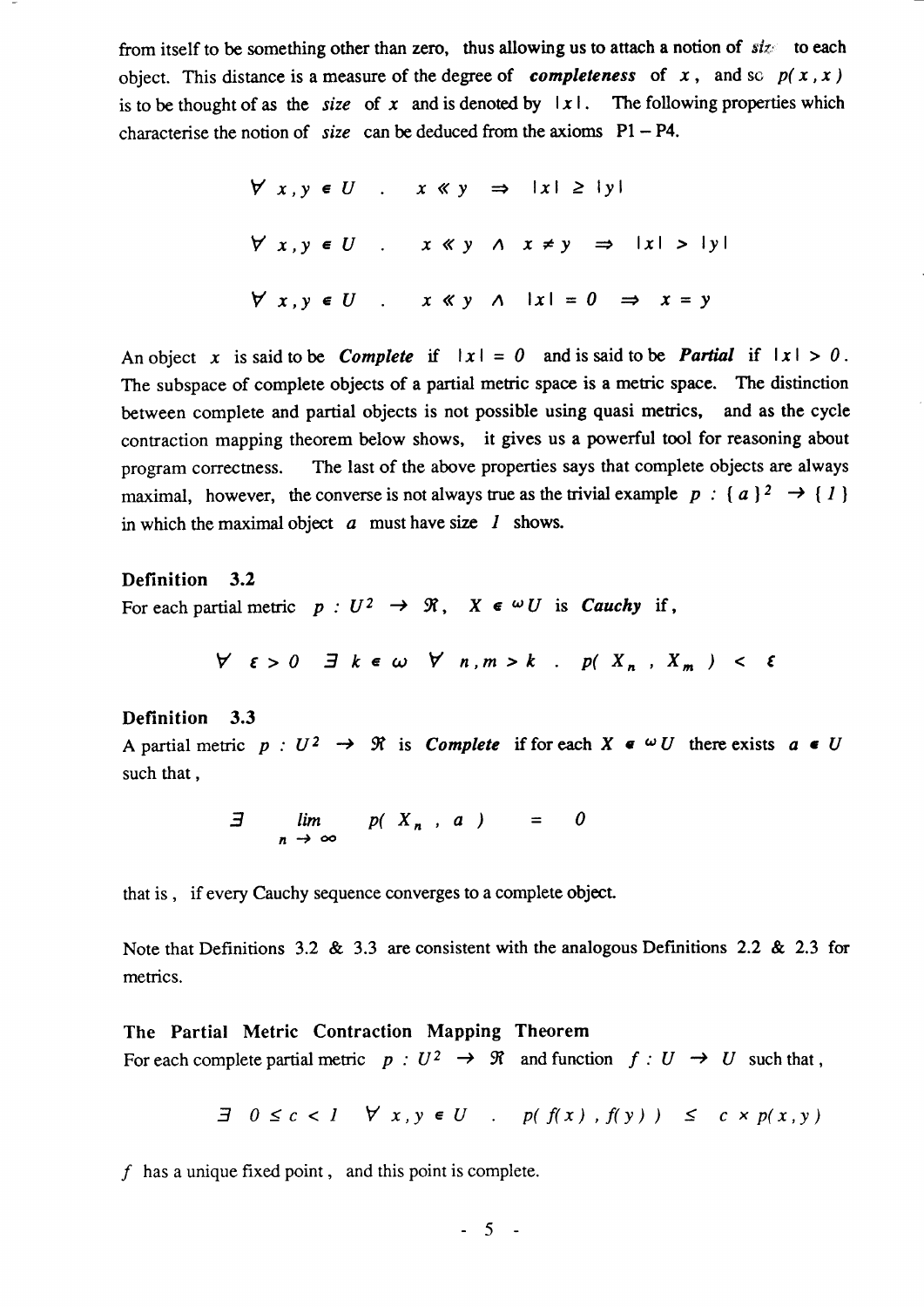This result reduces to Banach's contraction mapping theorem for complete metric spaces [Su75] when  $p$  is a metric. For a proof of this result see [Ma92].

# Definition 3.4 A partial metric  $p : U^2 \rightarrow \mathcal{R}$  is *Continuous* if

1) 2) For each chain  $X \in \omega U$  .  $\mathsf{L} \mathsf{L} X$  | = lim  $\ll$  is chain complete, and the meet of each countable set exists  $n \rightarrow$ 3)  $\forall X \in \omega U$ .  $|\Box| {X_n | n \in \omega}$  | = sup { $|X_n|$  | n  $\in \omega$  $|X_n|$ 

Note that for each continuous partial metric,  $\forall x, y \in U$ .  $|x| \cap |y| = p(x, y)$ . In [Ma92] it is shown that for each continuous partial metric over a set U the continuous functions in  $U \rightarrow U$  are precisely the chain continuous functions.

# 4. Complete and Partial Objects

In the early days of programming language theory total correctness was defined as partial correctness plus termination [Ho69] , an idea now rendered largely obsolete by the need for ever more non terminating software which is intended to be totally correct. The concept of termination does not generalise to such infinite behaviours because termination is by definition something which can occur only after a finite number of steps. One way around this problem is to formulate total correctness for both finite and infinite behaviours as the limit of an infinite sequence of finite correctness properties. For example, if  $P \omega : U \rightarrow Boolean$  is a total correctness property for a domain of behaviours U, and if for each  $n \ge 0$ ,  $P^n: U \rightarrow Boolean$  is a finite correctness property then the following proof rule can be used to handle infinite behaviours.

$$
\forall x \in U \quad ( \forall n \ge 0 \quad P^n(x) ) \Rightarrow P^{\omega}(x)
$$

The concept of size in a partial metric space gives us a means of expressing finite properties such as,

$$
\forall x \in U \quad \forall n \ge 0 \quad P^n(x) \quad ::= \quad |x| < 2^{-n}
$$

where finiteness is formulated as to within a certain size. In constructing a framework for reasoning about the total correctness of programs we aim to choose a partial metric for behaviours in which the totally correct ones are precisley the complete objects. In the case of functional programming languages where a behaviour is formulated as an evaluation of a data object the description of completeness given by Wadge [Wa81] is the most appropriate.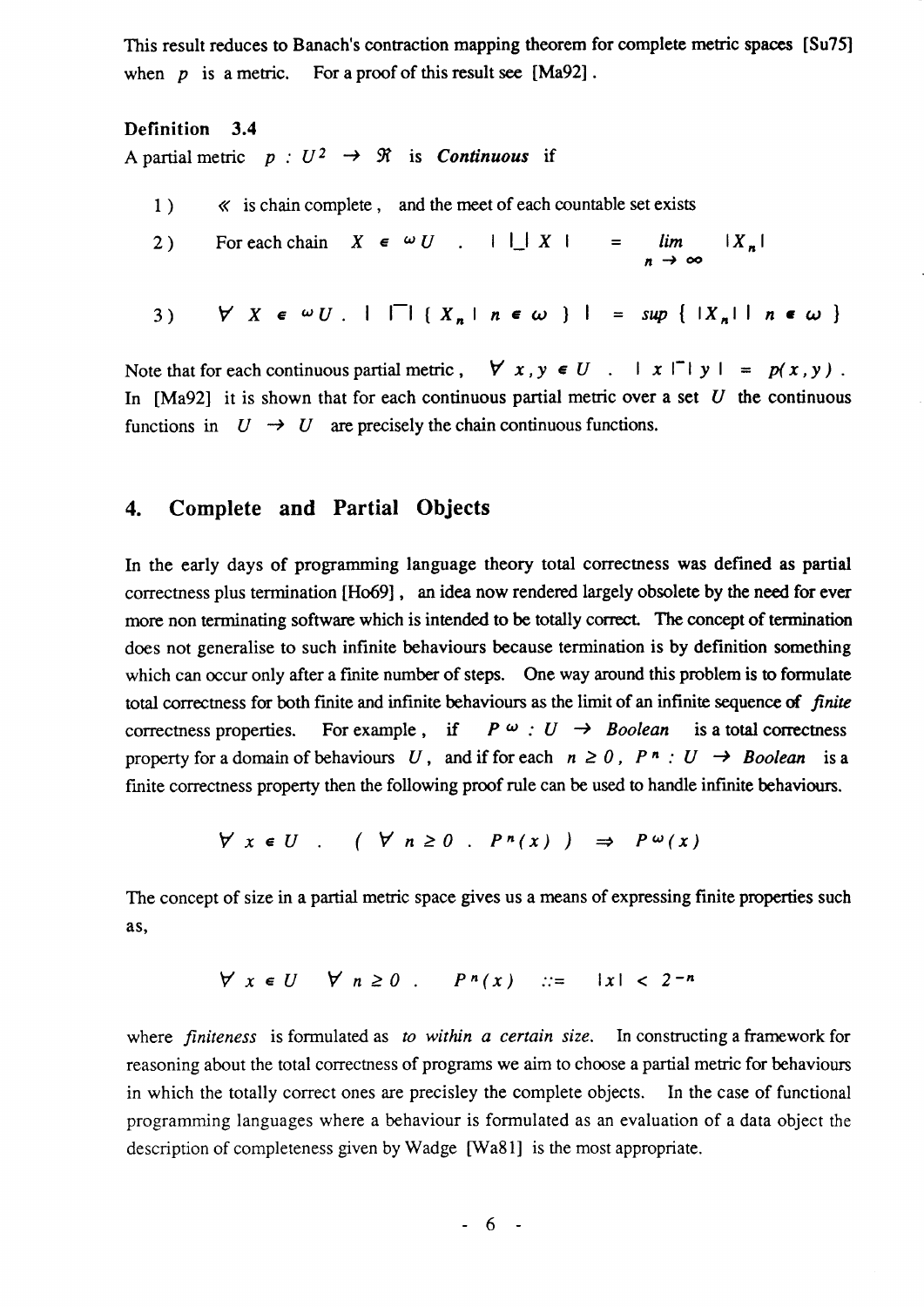" A complete object (in a domain of data objects) is, roughly speaking, one which has no holes or gaps in it, one which cannot be further completed."

Using Kahn's model of Data Flow computation [Ka74] as an example Wadge presented <sup>a</sup> convincing argument for completeness, only hinting at how it might be possible to generalise this work to other models such as that used by the Lucid [W&A85] lazy data flow programming language. The partial metric succeeds in making the big break for completeness from the restrictive world of Kahn data flow to other models of computation based upon Scott style topologies.

Kahn's data flow model of computation is a finite asynchronous message passing network of sequential deterrninistic processes cornmunicating via unidirectional Unix style pipes. The denotational semantics of a netwok of  $n$  processes over a message set S is the least fixed point  $Y(F)$  of a chain continuous function  $F : (S^*)^n \to (S^*)^n$ . Wadge demonstrated that if there exists a function  $M : n^2 \rightarrow \{ \ldots, -1, 0, 1, \ldots, \infty \}$  such that,

$$
\forall x \in (S^*)^n \quad \forall i \in n \quad length \ F(x)_i \geq \min_{j \in n} (length x_j + M_{ij})
$$

and satisfying the Cycle Sum Test in which all cycle sums of the form,

$$
M_{ab} + M_{bc} + M_{cd} + \ldots + M_{ij} + M_{ja}
$$

must be strictly positive then the network will not deadlock, that is,

$$
\forall i \in n . \quad length \quad Y(F)_i = \infty
$$

Neither the statement nor the proof of the cycle sum test can generalise to other domains such as in Example 3.6 where there is no concept of length. However, if the notion of length is generalised to be the distance of an object from itself in the context of a generalised metric then considerable progress can be made.

# 5. The Cycle Contraction Mapping Theorem

In [Ma85] the suggestion made by Wadge [Wa81],

"lt is not possible as far as we know to formulate the cycle sun theorem purely in terms of functions on an abstract metric space."

was refuted using a formulation of the theorem in terms of a generalised metric  $d : U^2 \rightarrow \mathcal{R}$ satisfying the axioms,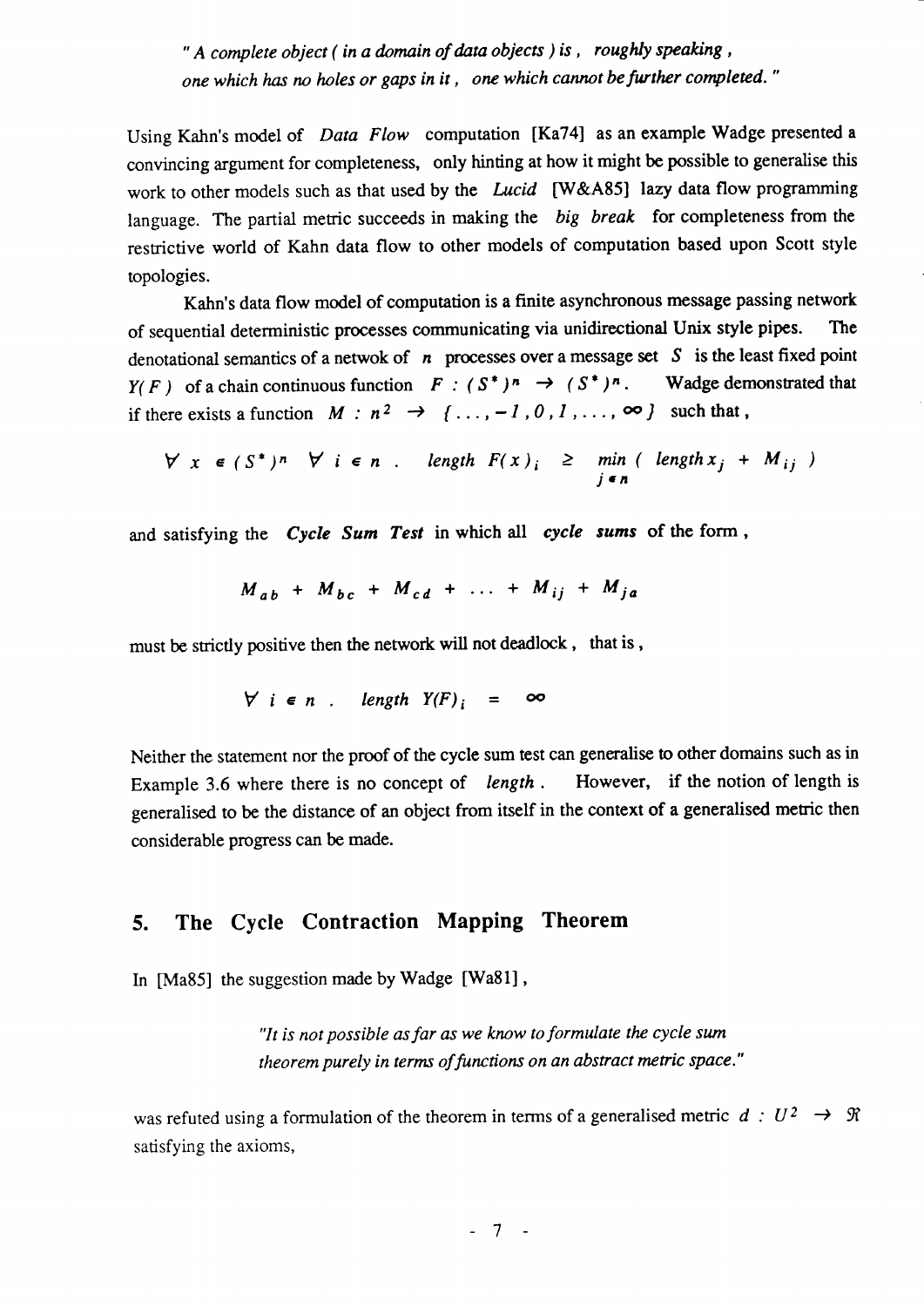$$
\begin{array}{rcl}\n\forall x, y \in U & . & d(x, y) = 0 \implies x = y \\
\forall x, y \in U & . & d(x, y) = d(y, x) \\
\forall x, y, z \in U & . & d(x, z) \leq d(x, y) + d(y, z)\n\end{array}
$$

Although suitable for formulating a version of the cycle sum test for all complete metric spaces this generalised meric does not in general have an open ball topology, and so cannot be used to extend the theorem to a class of Scott style topologies such as those definable by partial metrics. In particular the cycle sum test for Kahn data flow cannot be applied to Lucid programs using this approach. The Cycle Contraction Mapping Theorem is both the generalisation of the cycle sum test from the Kahn domain to all complete partial metric spaces and the generalisation of Banach's contraction mapping theorem to all complete partial metric spaces, and is formulated as a result to prove unique fixed points for functions of the form  $F : U^n \to U^n$ . The first step is to generalise the notion of Banach's contraction constant  $0 \leq c \leq 1$  to an array of constants.

### Definition 5.1

A Semi Cycle Contraction Constant is a function of the form  $c : n^2 \rightarrow \mathcal{R}$ 

### Definition 5.2

A Semi Cycle Contraction is a function  $F : U^n \to U^n$  for which there exists a semi cycle contraction constant  $c : n^2 \rightarrow \Re$  such that,

$$
\forall x, y \in U^n \quad \forall i \in n \quad p(\quad F(x)_i \quad F(y)_i \quad )
$$
  

$$
\leq \max \{ (c(i,j) \times p(x_i, y_j) \mid j \in n \} )
$$

### Lemma 5.1

For each semi cycle contraction  $F : U^n \to U^n$  with semi cycle contraction constant c,

$$
\forall m \ge 1 \quad \forall x, y \in U^n \quad \forall j_0 \in n
$$
  
\n
$$
p((F^m(x))(j_0), (F^m(y))(j_0))
$$
  
\n
$$
\le max \{ (c(j_0, j_1) \times c(j_1, j_2) \times ... \times c(j_{m-1}, j_m) \times p(x(j_m), y(j_m)) \}
$$
  
\n
$$
j_1, ..., j_m \in n
$$

Proof:

Suppose  $F : U^n \rightarrow U^n$  is a semi cycle contraction with semi cycle contraction constant c, and that  $m \ge 1$ .

The proof is by induction on  $m$ .

True for  $m = 1$  by Definition 5.2.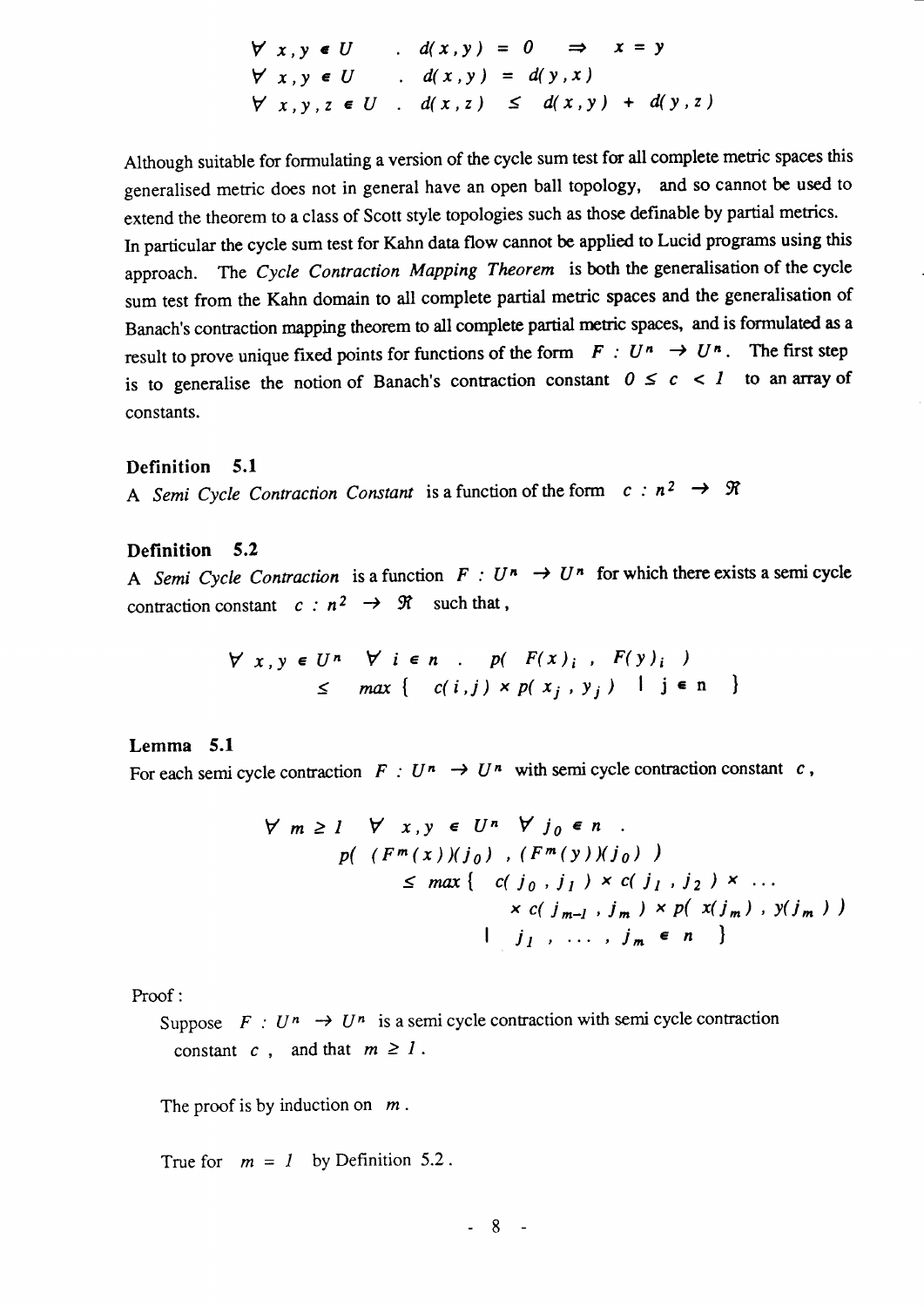By induction suppose true for some  $m \geq 1$ , then,

$$
\forall x, y \in U^n \forall j_0 \in n
$$
  
\n
$$
p( (F^{m+1}(x))(j_0) , (F^{m+1}(y))(j_0) )
$$
  
\n
$$
\leq max \{ c(j_0, j_1) \times p( (F^m(x))(j_1) , (F^m(y))(j_1) ) \}
$$
  
\n
$$
| j_1 \in n \}
$$
  
\n
$$
\leq max \{ c(j_0, j_1) \times max \{ c(j_1, j_2) \times ... \times c(j_{m-1}, j_m) \}
$$

$$
\leq max \{ c(j_0, j_1) \times max \{ c(j_1, j_2) \times ... \times c(j_{m-1}, j_m) \times p(x(j_{m+1}), y(j_{m+1})) \} \times p(x(j_{m+1}), y(j_{m+1})) \times j_2, ..., j_{m+1} \in n \}
$$

( by the induction hypothesis )

$$
= max \{ c(j_0, j_1) \times c(j_1, j_2) \times ... \times c(j_m, j_{m+1})
$$
  
 
$$
\times p(x(j_{m+1}), y(j_{m+1}))
$$
  
 
$$
j_1, ..., j_{m+1} \in n \}
$$

 $\Box$ 

### Definition 5.3

For each semi cycle contraction constant  $c: n^2 \rightarrow \Re$  and  $m \ge 1$  a path  $\rho$  of length  $\#\rho \ge 1$  is a function  $\rho : \{0,\ldots,\#\rho\} \to n$ .  $\rho$  is a cycle if  $\rho_0 = \rho_{\#\rho}$ , and  $\rho$  is cycle-free if  $\forall$   $0 \leq i \neq j \leq \#\rho$ .  $\rho_i \neq \rho_j$ . The product of  $\rho$  is,

$$
\rho^* \quad ::= \quad x \left\{ c \left( \rho_i, \rho_{i+1} \right) \mid i \in \mathcal{H} \rho \right\}
$$

The subpaths  $\langle \rho_i, \ldots, \rho_j \rangle$  and  $\langle \rho_i, \ldots, \rho_j \rangle$  of p are disjoint if  $j \leq i'$ or  $j' \leq i$ .

### Lemma 5.2

Every cycle-free path for a semi cycle contraction constant  $c : n^2 \rightarrow \mathcal{R}$  has length less than n.  $\sim$ 

Proof:

Suppose  $\rho$  is a cycle-free path for a semi cycle contraction constant  $c : n^2 \rightarrow \mathcal{R}$ Then,  $\forall i \neq j \in \{0, ..., \#\rho\}$  .  $\rho_i \neq \rho_j$ Thus the cardinality of  $\{\rho_0, \ldots, \rho_{\#_p}\}$  is  $\#_p + 1$ But,  $\{\rho_0, \ldots, \rho_{\#_p}\}\subseteq n$ Thus,  $\#\rho + 1 \leq n$ Thus,  $\#\rho < n$ 

 $\Box$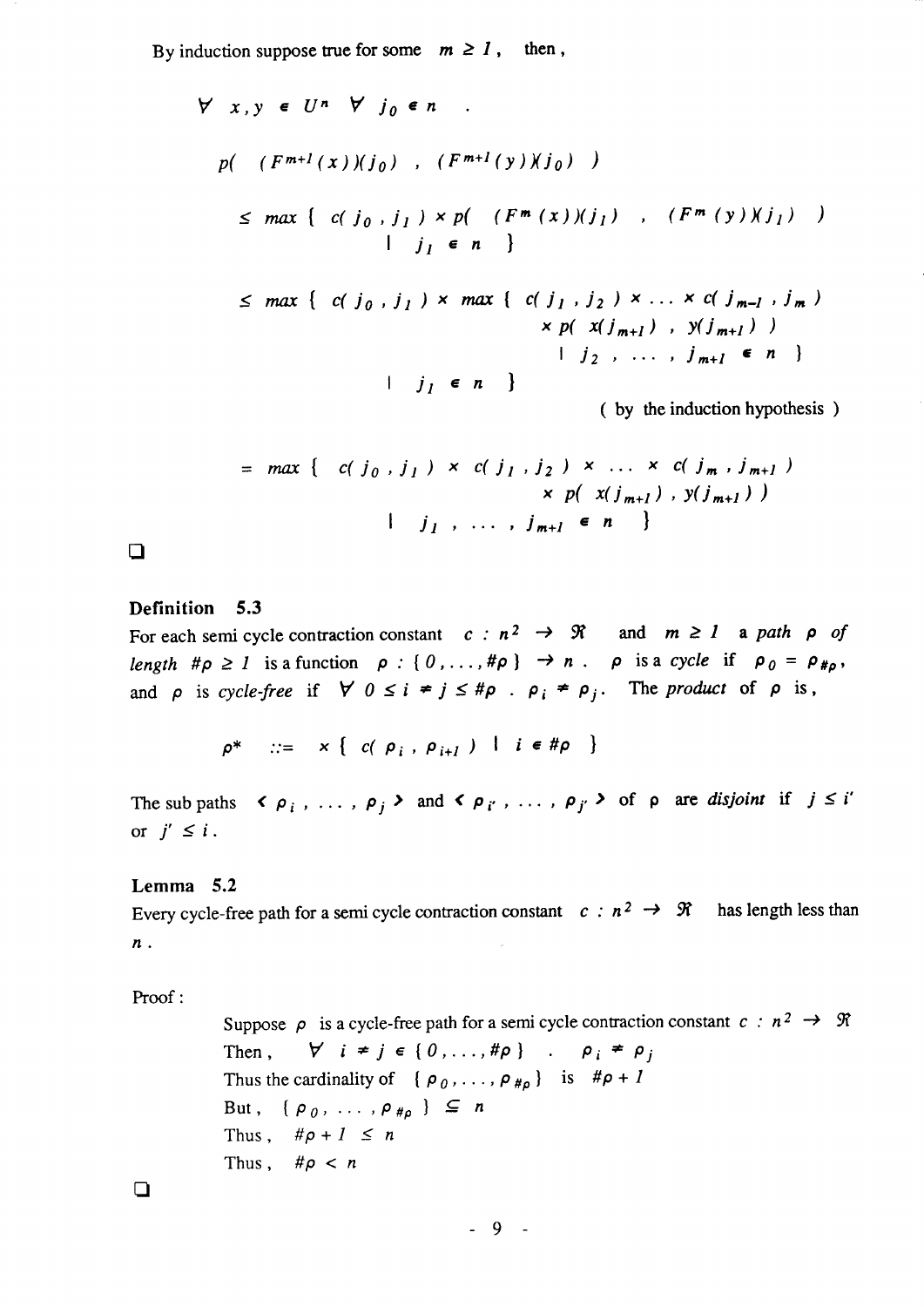### Lemma 5.3

Each path  $\rho$  for a semi cycle contraction constant  $c : n^2 \rightarrow \Re$  has at least  $\lfloor \frac{\#\rho}{n} \rfloor$ disjoint cycles.

# Proof :

Suppose  $\rho$  is a path for a semi cycle contraction constant  $c : n^2 \to \mathcal{R}$ The  $\rho$  has the disjoint sub paths,

 $\langle \rho_0, \rho_1, \ldots, \rho_n \rangle$  $\langle \rho_n, \rho_{n+l}, \ldots, \rho_{2 \times n} \rangle$ . . . . . . . . .  $\langle \rho_{k-n} \rangle$ ,  $\rho_{k-n+1}$ , ...,  $\rho_k$ where  $k := \lfloor \frac{\#p}{n} \rfloor \times n$ 

Then by Lemma 2 each of these disjoint sub paths has at least one cycle , and so  $\rho$  has at least  $\lfloor \frac{\#\rho}{n} \rfloor$  disjoint cycles.

# $\Box$

# Definition 5.4

A Cycle Contraction Constant is a semi cycle contraction constant pasing the Cycle Product Test ,

$$
\forall \rho \quad . \quad \rho_0 = \rho_{\# \rho} \quad \Rightarrow \quad \rho^* < 1
$$

which says that the product of every cycle must be less than  $I$ . To see that the cycle sum test is an instance of the cycle product test suppose that  $c$  is such that we can find a unique function  $M : n^2 \rightarrow \{ \ldots, -1, 0, 1, \ldots, \infty \}$  such that,

$$
\forall i,j \in n \quad . \quad c(i,j) = 2^{-M(i,j)}
$$

Then the cycle product test is equivalent to the cycle sum test,

$$
\forall \rho \qquad \rho_{0} = \rho_{\# \rho} \qquad \Rightarrow \qquad \sum_{i \in \# \rho} M(\rho_{i}, \rho_{i+1}) \qquad > \qquad 0
$$

### Lemma 5.4

For each cycle contraction constant ,

$$
sup \{ \rho^* \mid \rho_0 = \rho_{\# \rho} \} < I
$$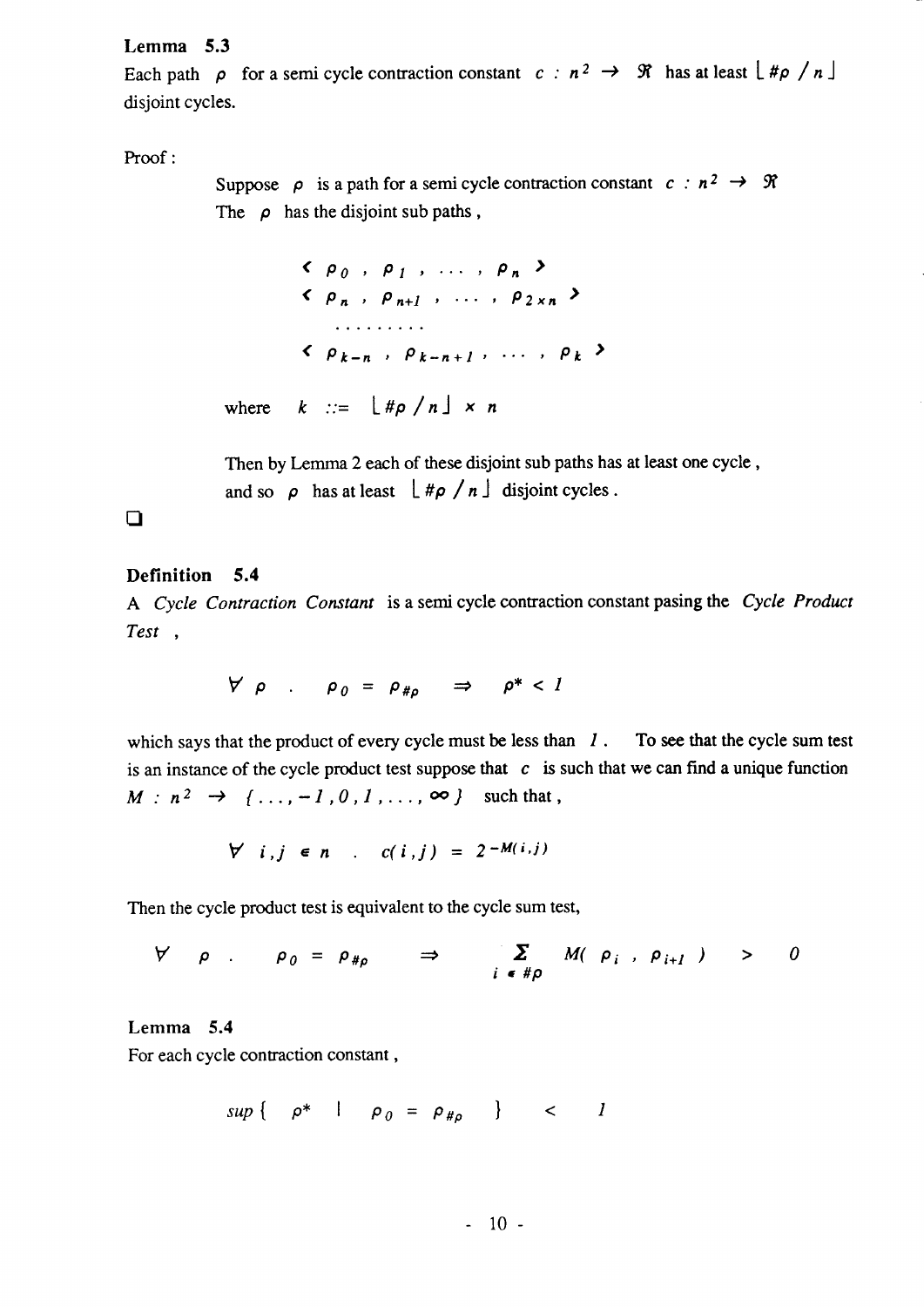### Proof :

Suppose  $c : n^2 \rightarrow \Re$  is a cycle contraction constant Suppose  $\rho$  is a cycle. Then by Lemma 5.2 we can keep removing sub cycles of  $\rho$  to find a sub cycle  $p'$  of  $\rho$  such that  $\#\rho' < n$ .

Also  $\rho^* \leq \rho'^*$  as c passes the cycle product test.

Thus, 
$$
\sup \{ \rho^* \mid \rho_0 = \rho_{\# \rho} \}
$$
  
\n $\leq \sup \{ \rho^* \mid \rho_0 = \rho_{\# \rho} \land \# \rho < n \}$   
\n $\lt$  1  
\nas  $\{ \rho \mid \rho_0 = \rho_{\# \rho} \land \# \rho < n \}$  is finite

 $\Box$ 

### Lemma 5.5

For each cycle contraction constant  $c : n^2 \rightarrow \mathcal{R}$ ,

$$
\exists m \geq 1 \quad \forall \rho \quad . \quad \# \rho = m \quad \Rightarrow \quad \rho^* \leq 1 \big/ (2 \times n)
$$

Proof :

Suppose  $c: \{ 1, \ldots, n \}^2 \rightarrow \mathcal{R}$  is a cycle contraction constant

Thus by Lemmas  $5.2 \& 5.3$ ,  $\forall \rho \quad \exists \quad k \geq \lfloor \text{#p} \ / \text{ } n$ where,  $a$  ::= sup  $\left\{ \begin{array}{ll} \rho^* & \vert \ \forall \ 0 \leq i \neq j \leq \#\rho' \end{array} \right.$   $\left. \rho'_i \neq \rho'_j \right.$ b ::= sup {  $\rho'$  |  $\rho'_{0} = \rho'_{\#_{0'}}$  }

But by Lemma 5.4  $b < 1$ , thus for large enough # $\rho$  the result follows.

### $\Box$

### Lemma 5.6

For each function  $F : U^n \to U^n$  and  $m \ge 1$ , if  $F^m$  has a unique fixed point then this point is also the unique fixed point of  $F$ .

Proof :

Suppose  $F: U^n \to U^n$  has the unique fixed point  $a \in U^n$ , and  $m \ge 1$ 

Then,  $a = F^m(a)$  $\therefore$   $F(a) = F(F<sup>m</sup>(a))$  $F(a) = F^{m}( F(a) )$  $\mathcal{L}_{\text{max}}$  $\therefore$   $a = F(a)$  as a is unique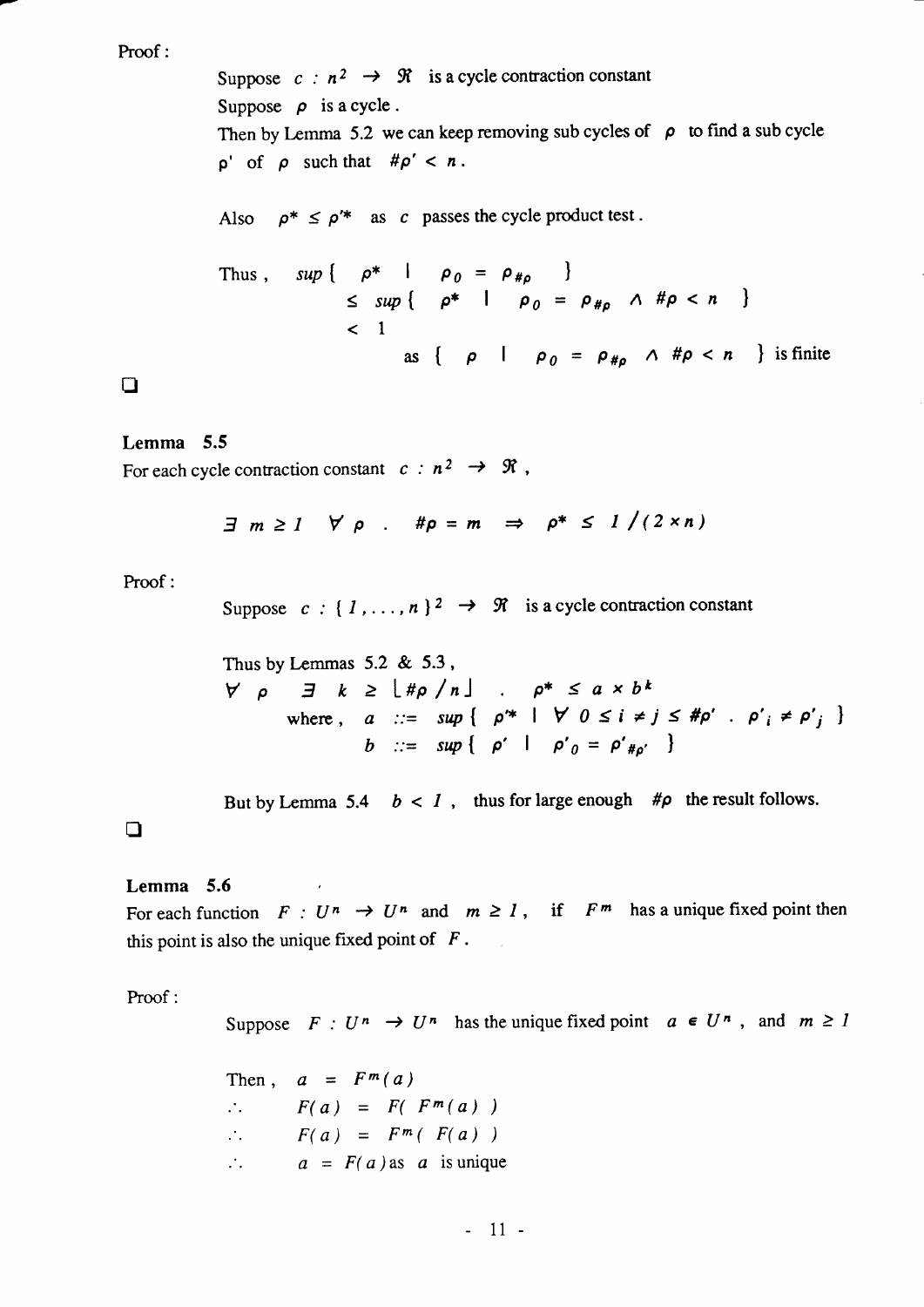And so  $F$  is shown to have  $a$  as a fixed point; now we show it to be unique

```
Suppose b \in U^n is such that
                  b = F(b)F(b) = F<sup>2</sup>(b)\mathcal{L}_{\mathcal{L}}F^2(b) = F^3(b)\mathcal{L}_{\text{max}}. . . . . . . . . . . .
          F^{m-1}(b) = F^{m}(b)\mathcal{L}_{\mathcal{A}}Thus, b = F^m(b)Thus, a = b as a is unique.
```
 $\Box$ 

## Definition 5.5

A Cycle Contraction is a semi cycle contraction having a cycle contraction constant. Clearly a Banach contraction mapping is preciselyy a cycle contraction mapping where  $p$  is a metric and  $n=1$ .

# The Cycle Contraction Mapping Theorem

A cycle contraction over a complete partial metric space has a unique fixed point, and this point is complete.

Proof :

Suppose  $F: U^n \to U^n$  is a cycle contraction with cycle contraction constant  $c$ .

By Lemma 5.6 and the *Partial Metric Contraction Mapping Theorem* it is sufficient to show that there exists  $m \ge 1$  such that  $F^m$  is a contraction

By Lemma 5.5 we can choose  $m \ge 1$  such that,

$$
\forall \rho : \# \rho = m \Rightarrow \rho^* \leq 1 \big/ (2 \times n)
$$

Thus using Lemma 5.1 for all  $x, y \in U^n$ ,

$$
p^{x} ( F^{m}(x) , F^{m}(y) )
$$
  
=  $\sum$  {  $p(F^{m}(x)_{i}, F^{m}(y)_{i})$  |  $i \in n$  }  
 $\leq \sum$  {  $max$  {  $p(x(j_{m}), y(j_{m})) / (2 \times n)$   
 $|j_{1}, \ldots, j_{m} \in n$  } |  $i \in n$  }  
=  $\sum$  {  $max$  {  $p(x_{j}, y_{j})$  |  $j \in n$  } |  $i \in n$  } / (2 \times n)  
- 12 -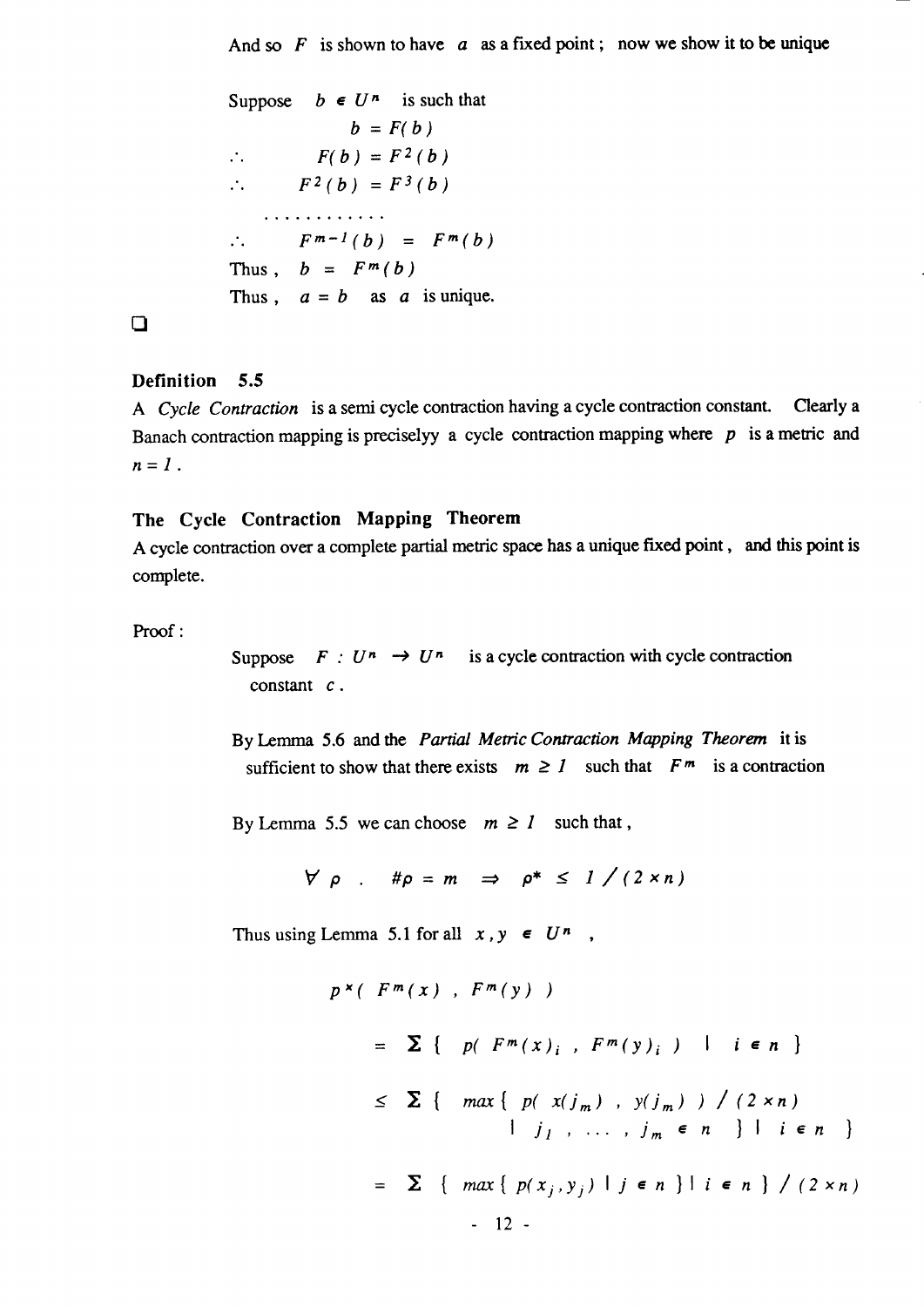$$
= 1/2 \times max \{ p(x_j, y_j) | j \in n \}
$$
  

$$
\leq 1/2 \times p^n(x, y)
$$

 $\Box$ 

# 6. The Complete Cycle Contraction Mapping Theorem

Proof theory for programs , such as in safety critical systems , often requires a correctness proof for a program which is intuitively obviously correct. In our case this means proving properties over partial metric spaces of recursively defined functions which have unique & complete fixed points. Thus if no partial objects are involved in such definitions it should not be necessary to have to use partial objects in a correctness proof. A simple example from Lucid is the definition,

$$
x = fby \ (\ one \ , \ plus \ (x \ , \ one \ )
$$

where,

 $\forall i \in \omega$  . one,  $\therefore = 1$  $\forall x, y \quad \forall i \in \omega$ . plus $(x, y)_i$  ::=  $x_i + y$  $\forall x, y \forall i \in \omega$  .  $fby(x, y)_i$  :  $x_0$  if  $i = 0$  $x_{i-1}$  if  $i > 0$ 

It is no secret that the function  $\lambda x$ . fby (one, plus( x, one) ) has the unique & complete fixed point  $\lambda$  i  $\epsilon$   $\omega$ .  $i+1$ , but is there any way of proving such obvious results without reference to either partial objects or approximations ? This was a question posed in [Wa81] for which we can use the cycle contraction mapping theorem to give a positive answer.

### Definition 6.1

For each partial metric  $p : U^2 \to \mathfrak{R}$ , a function  $f : U \to U$  is *Optimal* if,

$$
\forall x, y \in U \quad x \ll y \implies f(x) \ll f(y) \quad \text{and,}
$$
\n
$$
\forall x, y \in U \quad \exists x', y' \in U \quad \exists x', y' \in U \quad \forall x \ll x' \quad \land \quad y \ll y' \quad \land \quad |x'| = |y'| = 0 \quad \land \quad p(f(x), f(y)) = p(f(x'), f(y'))
$$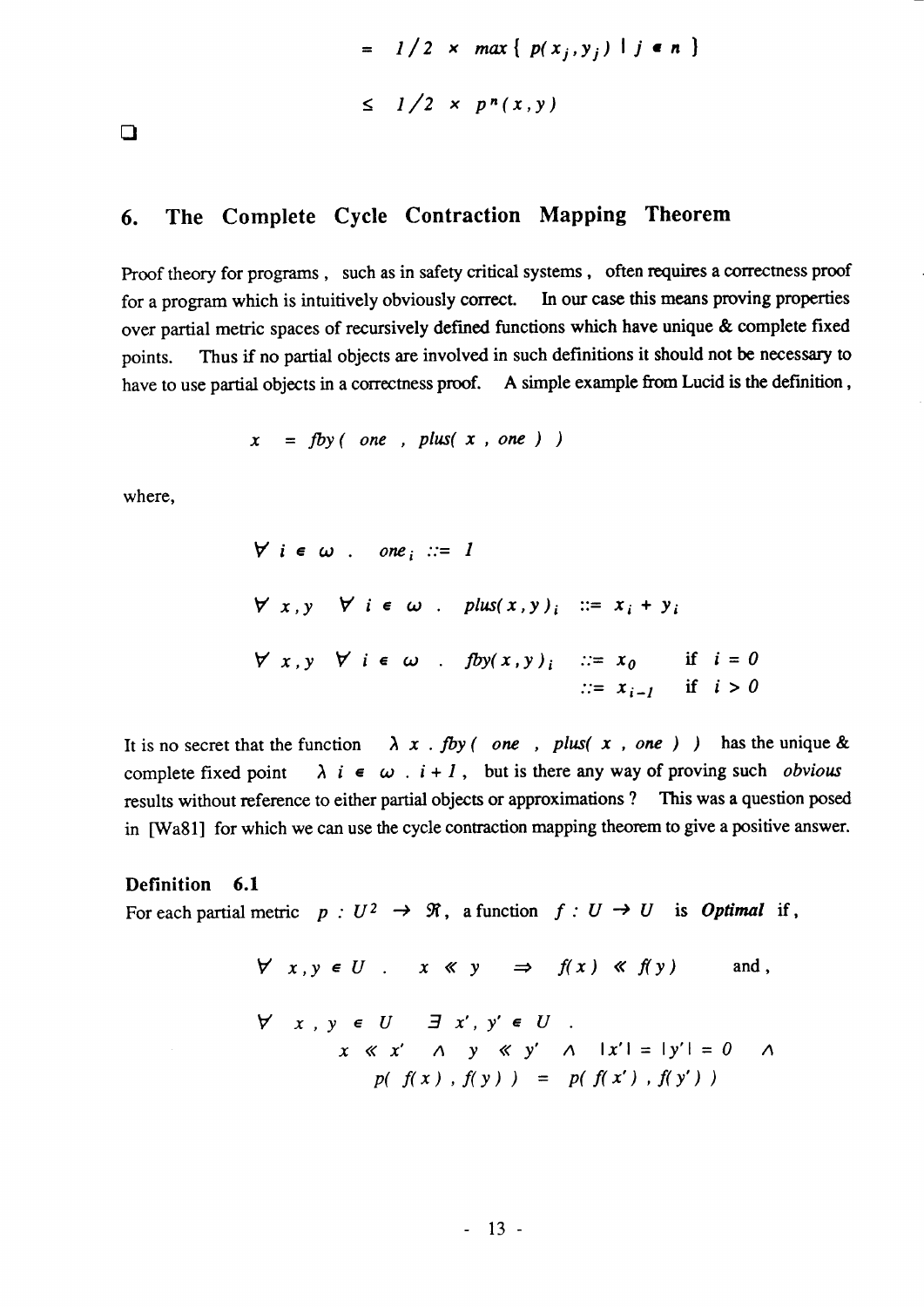### Lemma 6.1

For each partial metric  $p:U^2 \to \mathcal{R}$ ,

$$
\forall x \ll x', y \ll y' \in U^n \quad . \quad p^n(x, y) = p^n(x', y')
$$
  

$$
\Leftrightarrow \forall i \in n \quad . \quad p(x_i, y_i) = p(x'_i, y'_i)
$$

# The Optimal Cycle Contraction Mapping Theorem

If the restriction  $F \mid \{x \in U^n \mid |x| = 0 \}$  to the complete objects of an optimal function  $F: U^n \to U^n$  over a complete partial metric  $p: U^2 \to \mathcal{R}$  is a cycle contraction then F has a unique fixed point and this point is complete.

```
Proof:
```
Suppose  $p : U^2 \rightarrow \mathcal{R}$  is a complete partial metric

Suppose  $F : U^n \to U^n$  is an optimal function such that  $F \mid \{ x \in U^n \mid |x| = 0 \}$  is a cycle contraction with cycle contraction constant  $c$ .

Suppose  $x$ ,  $y \in U^n$ 

Then as F is optimal we can choose  $x'$ ,  $y' \in U^n$  such that,  $x \ll x'$  A  $y \ll y'$  A  $|x'| = |y'| = 0$  A  $p^{n} (F(x), F(y)) = p^{n} (F(x'), F(y'))$ 

Thus, 
$$
\forall i \in n
$$
.  $p(F(x)_i, F(y)_i)$   
\n
$$
= p(F(x')_i, F(y')_i) \text{ (by Lemma 6.1 and as } F \text{ is monotonic})
$$
\n
$$
\leq max \{ c(i,j) \times p(x'_j, y'_j) \mid j \in n \}
$$
\n
$$
\leq max \{ c(i,j) \times p(x_j, y_j) \mid j \in n \}
$$
\n
$$
(as \forall j \in n \cdot p(x'_j, y'_j) \leq p(x_j, y_j))
$$

Thus the theorem follows by the cycle contraction mapping theorem

 $\Box$ 

### 7. Conclusions and Further Work

The principle conclusion from the work in this report is that a theory of complete  $\&$  partial objects as envisaged by Wadge is possible by using partial metrics to generalise the structure of a complete metric space to include partial objects. The cycle contraction mapping theorem supports this conclusion as it generalises both the cycle sum test and Banach's theorem. This work is still <sup>a</sup> long way from the desired goal of finding suitable partial metrics for function spaces, and from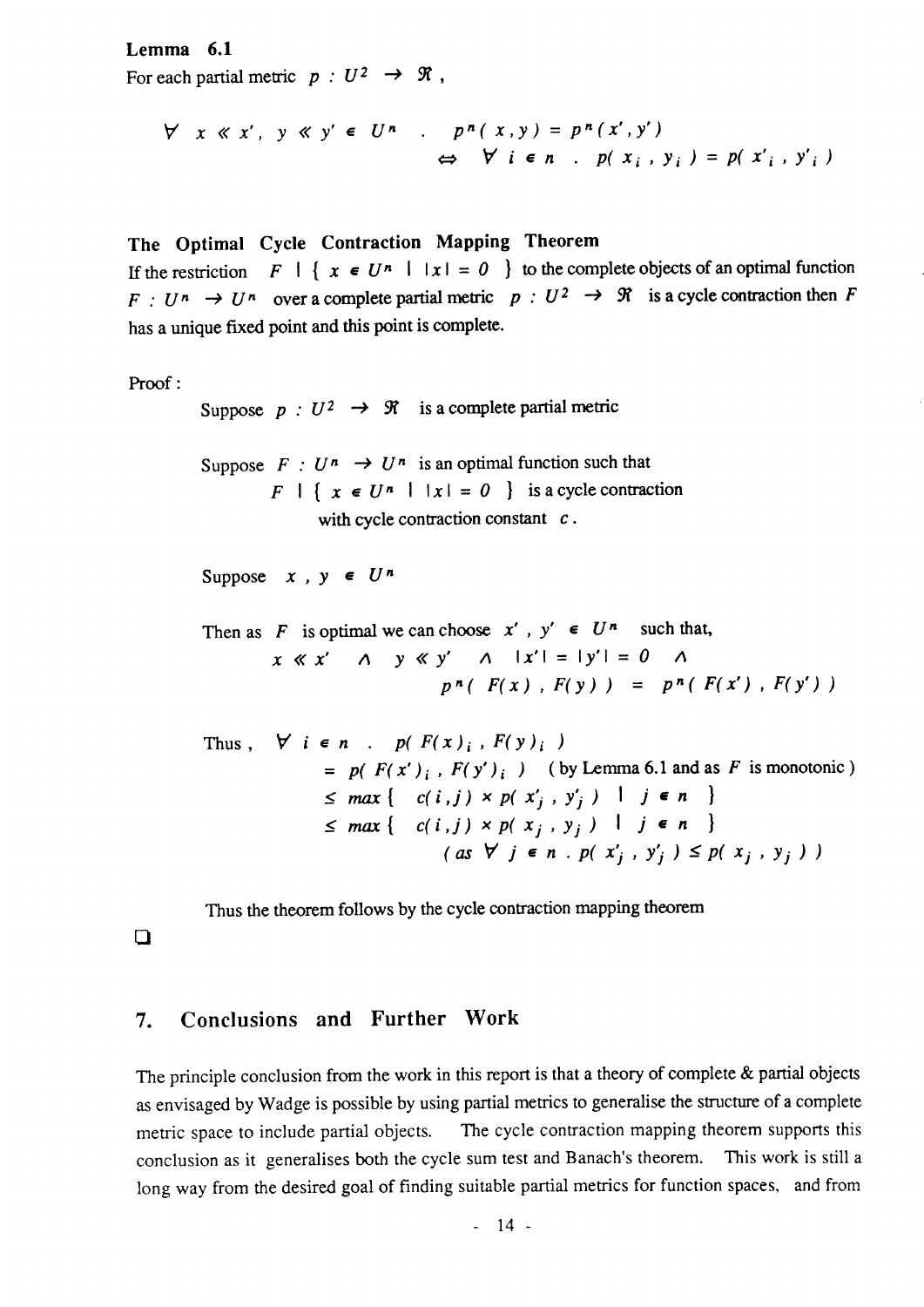there to a reflexive theory of domains. If possible we would effectively have Scott's pioneering ideas on denotational semantics [St77] combined with a notion of completeness. This work is <sup>a</sup> convincing argument that a generalised metric approach to denotational sernantics is plausible, an argument which does not fall foul of the traditional prejudice held against quasi metrics that they are not symmetric. After all, according to legend, it was Scott himself who said that domains should be metrizable.

The next task is to demonstrate that obviously totally corect programs can be reasoned about without reference to partial objects and approximation. The challenge is to design a programming language of optimal functions to which the optimal cycle contraction mapping theorem can be applied. This is now being attempted by constructing algebras of optimal functions for Landin's sugared  $\lambda$  - calculus ISWIM [La64] notation.

# 8. References

| [ $dB&Z82$ ] | Processes and the Denotational Semantics of Concurrency,<br>J.W. de Bakker & J.I. Zucker, Dept. of Computer Science report<br>IW 209 / 82, Stichting Mathematisch Centrum.                                          |  |
|--------------|---------------------------------------------------------------------------------------------------------------------------------------------------------------------------------------------------------------------|--|
| [Ho69]       | An Axiomatic Basis for Computer Programming,<br>C.A.R. Hoare, Communications of the A.C.M.,<br>Vol. 12, No. 10, Oct. 1969.                                                                                          |  |
| [Ka74]       | The Semantics of a Simple Language for Parallel Processing,<br>Gilles Kahn, Proc. IFIP Conf. 1974, pp. 471 - 475.                                                                                                   |  |
| [La $64$ ]   | The Mechanical Evaluation of Expressions,<br>P.J. Landin, Computer Journal, Vol. 6, No. 4,<br>Jan. 1964, pp. $308 - 320$ .                                                                                          |  |
| [La87]       | The Versatile Continuous Order,<br>J.D. Lawson, Mathematical Semantics of Programming Languages,<br>Third Workshop, Tulane 1987, in LNCS 298, eds. M. Main et. al.,<br>Springer 1988.                               |  |
| [Sm87]       | Quasi-Uniformities : Reconciling Domains with Metric Spaces,<br>M.B. Smyth, Mathematical Foundations of Programming Languages,<br>Third Workshop, Tulane 1987, in LNCS 298, eds. M. Main et. al.,<br>Springer 1988. |  |